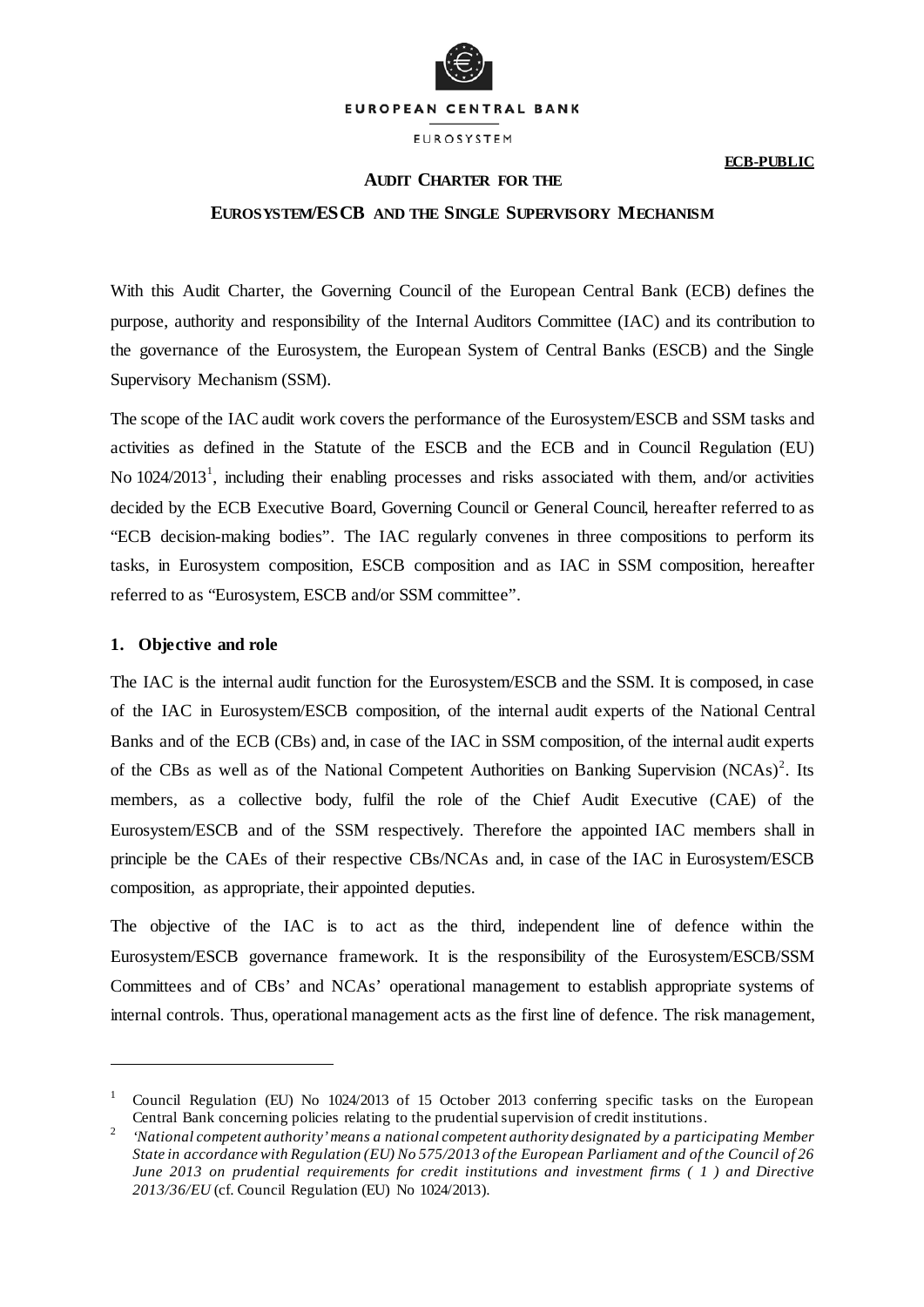control, compliance and oversight functions established and deployed by management represent the second line.

The IAC provides independent, objective assurance and consulting services designed to add value and to improve the performance of Eurosystem/ESCB and SSM tasks and activities. In doing so, it assists the Eurosystem/ESCB and the SSM in accomplishing its objectives by bringing a systematic, disciplined approach to evaluate and improve the effectiveness of risk management, control and governance processes. The IAC reports to the ECB decision-making bodies and, where appropriate, to the Supervisory Board.

## **2. Organisation**

All CBs and NCAs shall maintain an internal audit function within the organisation that is positioned to exhibit the highest level of independence and objectivity. Each of these internal audit functions shall have adequate resources to fulfil its responsibilities in line with this Audit Charter.

The IAC audit assurance is based on the consolidation and analysis of audits performed in the CBs/NCAs, the IAC audit work, and the work performed by dedicated IAC teams. Each IAC member assumes full responsibility for the management, performance and independent reporting of its respective parts of the IAC audit work. The IAC is responsible for planning, structuring, performing, coordinating and supervising the audit work at Eurosystem/ESCB and SSM level. Through joint audit work, the IAC fosters consistency and convergence of the audit functions of the CBs/NCAs.

#### **3. Independence and objectivity**

The IAC and each internal audit function shall remain free from interference, including in matters of audit selection, scope, procedures, frequency, timing, and the content of its reports to permit and maintain the necessary independent and objective attitude. To ensure its independence the IAC performs its tasks under the direct responsibility of the ECB decision-making bodies.

Neither the IAC nor the internal audit functions shall have authority over, or direct responsibility for the activities audited and shall avoid conflicts of interest in performing their tasks.

Each internal audit function shall without delay report any impairment to its independence or objectivity to the IAC and shall annually confirm its organisational independence to the IAC. Impairments to the independence or objectivity of the IAC or of any internal audit function shall be reported to the ECB decision-making bodies and, where appropriate, to the Supervisory Board.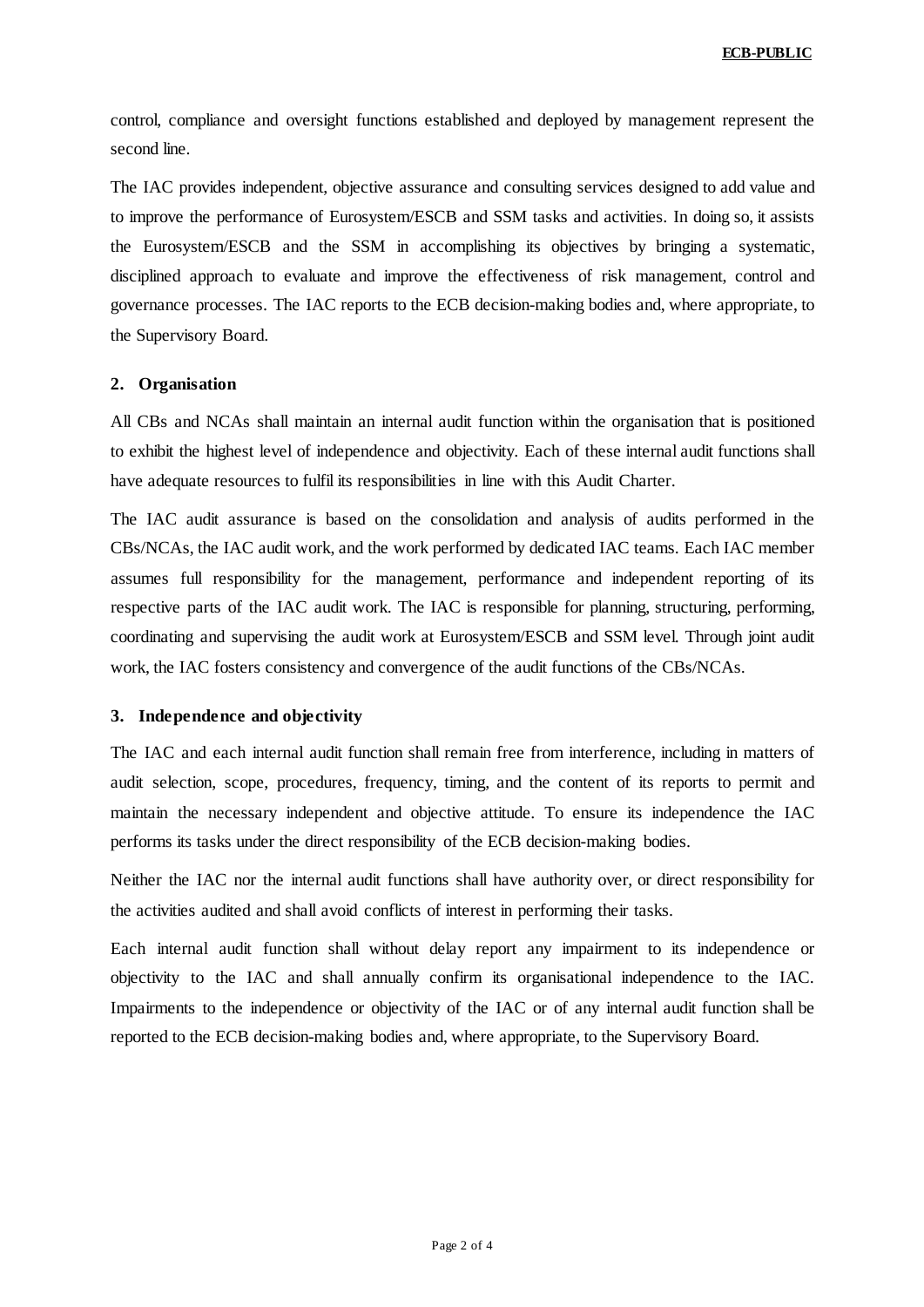## **4. Authority**

The IAC shall have access to all auditee personnel, records, information, systems and property as deemed necessary to carry out its responsibilities. In this context, the IAC may also require ongoing access to information systems and data. All requested information is to be provided in a truthful and complete manner within a reasonable period of time. The IAC shall respect the value and ownership of information it receives and shall not disclose information without appropriate authority unless there is a legal or professional obligation to do so. All of the above shall also apply for each internal audit function within their respective CB/NCA.

The IAC shall inform the ECB decision-making bodies and, where appropriate, the Supervisory Board of any attempt to hinder it or any of the internal audit functions in the performance of its duties.

#### **5. Responsibilities**

The responsibilities of the IAC are to:

- define within the framework of this Audit Charter the operational principles for the performance of its work in an Internal Audit Manual which is binding for all CBs and as related to the SSM, all NCAs;
- prepare the Eurosystem/ESCB and SSM audit plan, using a risk methodology, for approval by the ECB decision-making bodies and, as concerns SSM tasks and activities, for prior endorsement by the Supervisory Board. The Eurosystem/ESCB/SSM Committees and the Supervisory Board are consulted during the preparation of the plan and receive the approved plan for information. The Eurosystem/ESCB and SSM audit plan may be subject to review and modification;
- implement the Eurosystem/ESCB and SSM audit plan by conducting assurance and consulting activities as well as investigations;
- communicate the results of the assurance and consulting activities as well as of the investigations as appropriate to the ECB decision-making bodies, to the Eurosystem/ESCB/SSM Committees concerned and, as concerns SSM tasks and activities, to the Supervisory Board;
- monitor, assess and report on the implementation status of audit recommendations to the ECB decision-making bodies, to the Eurosystem/ESCB/SSM Committees concerned and, as concerns SSM tasks and activities, to the Supervisory Board;
- define common standards for the audit work in the Eurosystem/ESCB and SSM, and exchange best practices and technical expertise within the audit community; and